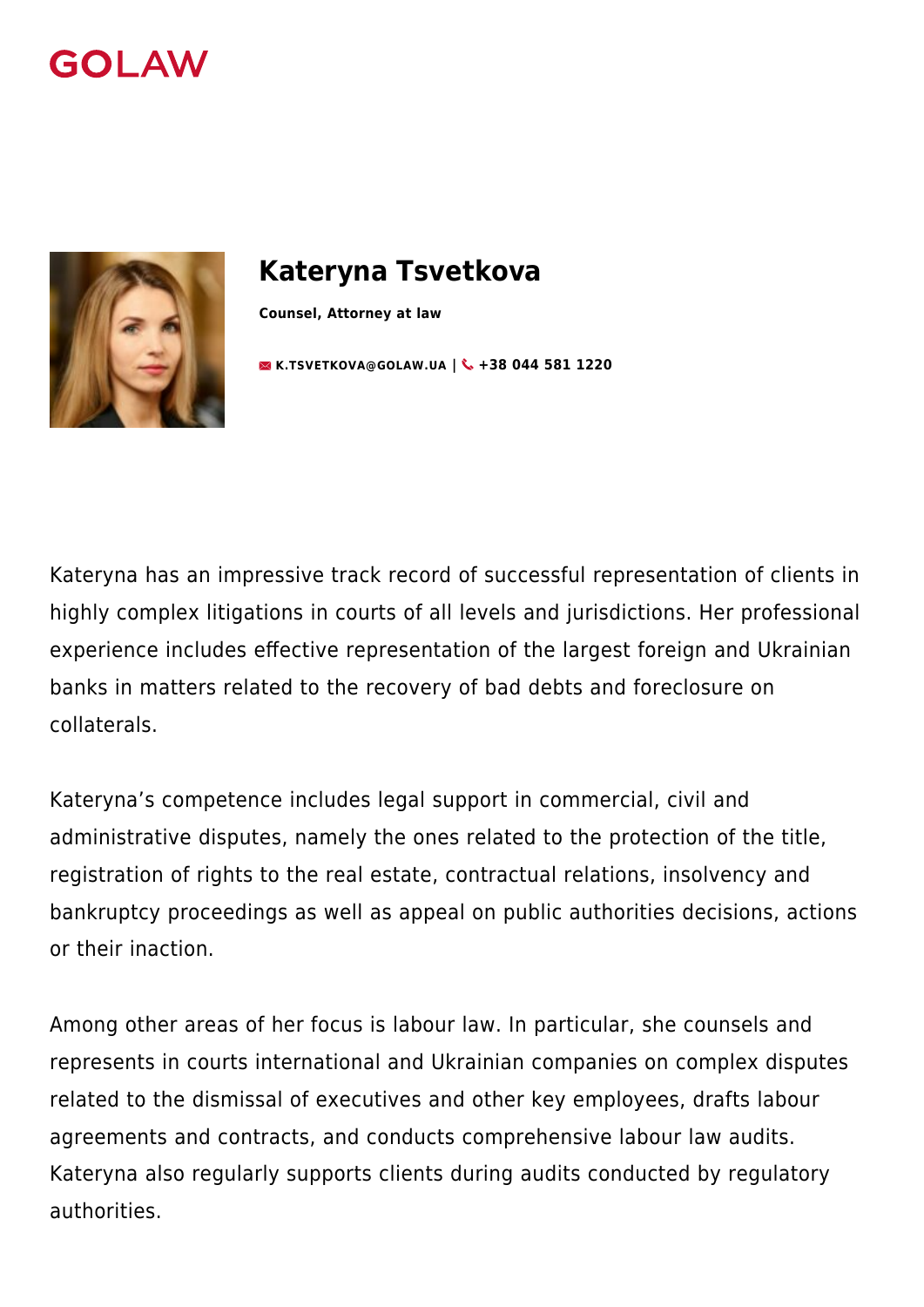Kateryna is the Deputy Head of the Labor Law Committee of the Ukrainian National Bar Association, a regular lecturer at the Higher School of Advocacy and the author of numerous professional publications. She is a regular well-regarded speaker of business events related to labor law issues.

### **Practices**

- [Banking and Finance](#page--1-0)
- [Employment](#page--1-0)
- [Government Relations \(GR\)](#page--1-0)
- [Intellectual property](#page--1-0)
- [International trade](#page--1-0)
- [Litigation and dispute resolution](#page--1-0)

### **Sectors**

- [Agribusiness](#page--1-0)
- [Aviation sector](#page--1-0)
- [Chemical industry](#page--1-0)
- [Construction and real estate](#page--1-0)
- [Energy and natural resources](#page--1-0)
- [Financial institutions](#page--1-0)
- [Information technology](#page--1-0)
- [Manufacturing and industry](#page--1-0)
- [Media and telecommunications](#page--1-0)
- [Medicine and pharmaceuticals](#page--1-0)
- [Retail and FMCG](#page--1-0)
- [Transport and infrastructure](#page--1-0)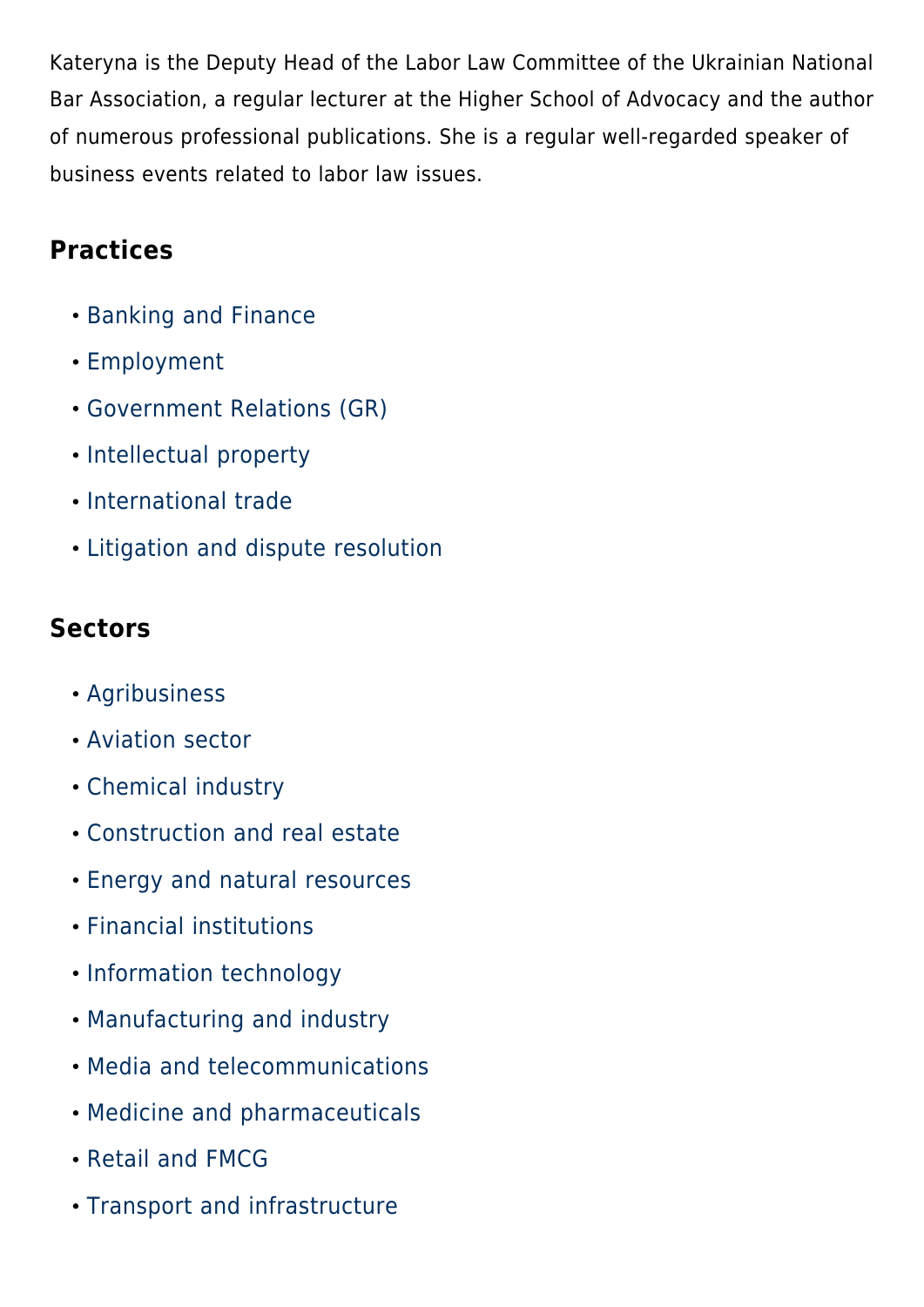- [Defense in Anti-corruption matters](#page--1-0)
- [Antitrust and Competition](#page--1-0)
- [Banking and Finance](#page--1-0)
- [Compliance, Corporate Governance and Risk Management](#page--1-0)
- [Corporate Law and M&A](#page--1-0)
- [Criminal Law and White Collar Defence](#page--1-0)
- [Employment](#page--1-0)
- [Development and implementation of security systems](#page--1-0)
- [Environmental Protection](#page--1-0)
- [Government Relations \(GR\)](#page--1-0)
- **. [Insolvency and Corporate Recovery](#page--1-0)**
- [Intellectual property](#page--1-0)
- [International trade](#page--1-0)
- [Litigation and dispute resolution](#page--1-0)
- [Private clients](#page--1-0)
- [Real estate](#page--1-0)
- [Restructuring, Claims and Recoveries](#page--1-0)
- [Tax](#page--1-0)

# **Education**

Kyiv National University of Trade and Economics, Commercial Law, 2008

# **Recognition**

The Legal 500 EMEA 2021 - received an individual recognition 'Next Generation Partners' in Employment practice area;